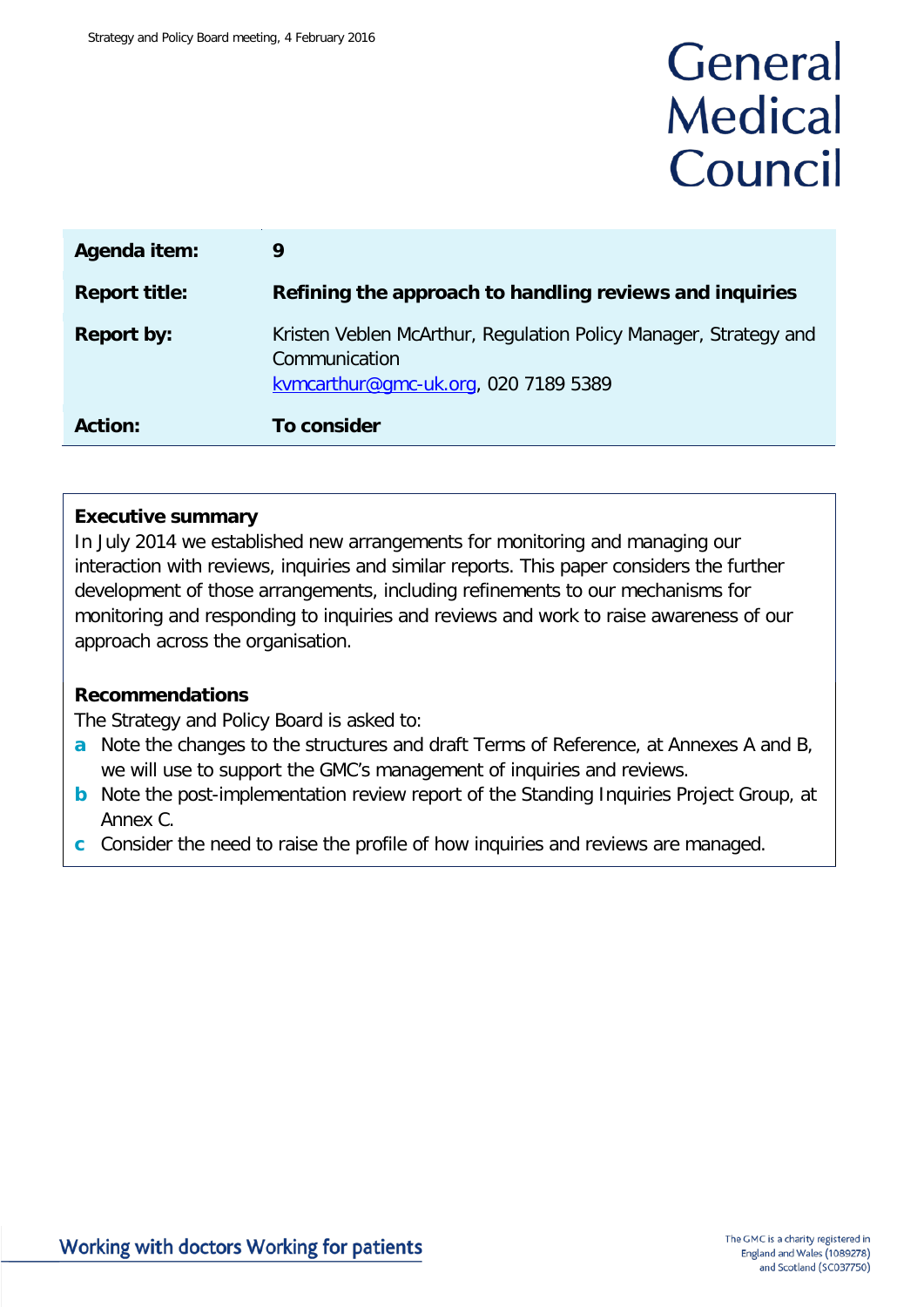#### **Issue**

**1** At its meeting on 22 July 2014, the Strategy and Policy Board approved a new organisational policy for handling external inquiries and review. The policy aimed to achieve greater consistency and coordination in the way we respond to inquiries and reviews and provide guidance to staff about the process to follow when responding to an inquiry or review. This was to be achieved through the establishment of an overarching Standing Inquiries Project Group (SIPG) to provide oversight of our management of inquiries, project teams to service the demands of individual inquiries, and subject matter experts located within each Directorate to support the information needs of those teams. The Regulation Policy Team (RPT) would provide the secretariat and co-ordination for the three tiers of activity.

#### Achievements of the new approach to reviews and inquiries

- **2** Over the last 18 months, SIPG, has met five times. During this period it has monitored the progress of some 25 reviews and inquiries. Not all of these have directly engaged the GMC, although a number of them, such as the Goddard Inquiry into Child Sexual Abuse, have the potential to do so and it has therefore been important to establish contact with the relevant Inquiry teams so they are aware we may have relevant material and thereafter to maintain a watching brief.
- **3** SIPG, but more particularly our project teams and subject matter experts have, however, been directly involved in the following reviews and inquiries: Morecambe Bay Inquiry, Freedom to Speak up Review, Vale of Leven Inquiry, Penrose Inquiry, Operation Jasmine Inquiry and the Gosport War Memorial Hospital Inquiry. This has included servicing the sometimes considerable information demands emanating from these inquiries; developing a GMC narrative around our regulatory role and involvement in the events in question; keeping the Senior Management Team and the press team briefed on developments at key stages; helping to shape inquiry recommendations; responding to those recommendations; and identifying lessons learned.
- **4** The value of having a central point to take ownership of, and co-ordinate, our handling of inquiries was acknowledged in recommendations 1 and 2 of the Significant Event Review of the Competition and Markets Authority (CMA) Investigation into Private Healthcare. It has allowed us to be better evaluate risk, prepare the organisation for the impact inquiries and reviews, more quickly coordinate responses and reflect strategically on the implications of inquiries and reviews over time.
- **5** Nevertheless, we have been keen to ensure that the arrangements put in place 18 months ago are working as effectively as we would wish. In July 2015, we commissioned a post-implementation review (PIR) of SIPG. This sought to evaluate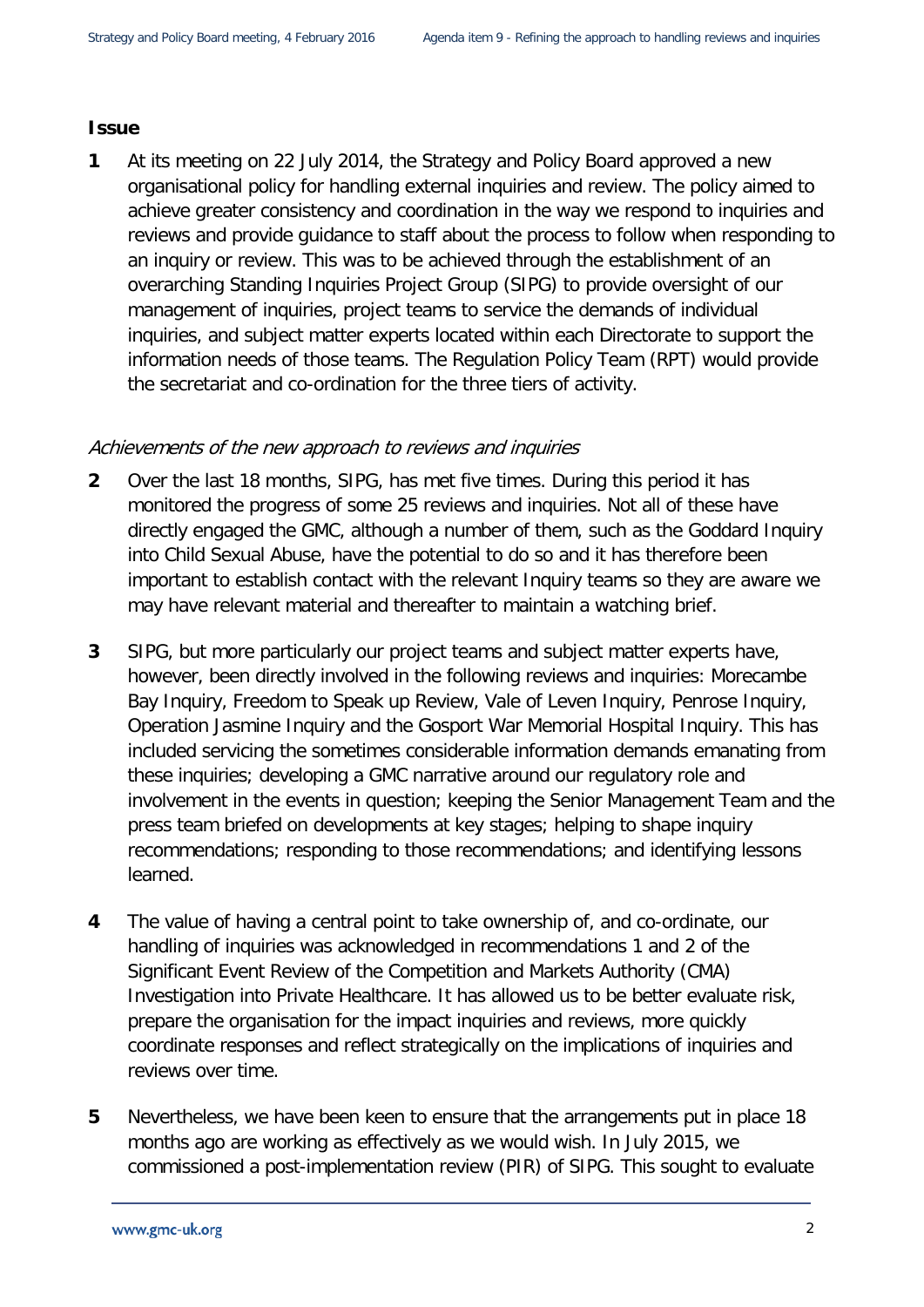how effective the policy has been in improving the way we manage our engagement with external inquiries and reviews. The PIR report is at Annex C.

#### **Findings of the Post-implementation review**

- **6** We surveyed SIPG members, the Senior Management Team, individuals and teams likely to have had contact with the work of SIPG and a sample of staff to test awareness. The survey questions were tailored to each group. Seventy one surveys were circulated but only 15 responses were received despite an extended deadline and reminder being sent. Therefore the findings of the review must be caveated by the small response rate, though this may itself be revealing about the level of engagement with the work of SIPG.
- **7** The PIR report found that while SIPG is a useful forum for coordinating intelligence to respond to inquiries and reviews, and the administrative arrangements for SIPG are appropriate, there are two areas that should be reflected on:
	- **a** Purpose and membership of SIPG: consider whether the membership is right and members are able to commit to regular attendance and if the Terms of Reference accurately reflect SIPG's current purpose and activities.
	- **b** Visibility and profile: consider how to ensure there is greater awareness of how inquiries and reviews are managed, including targeted communication to raise general and specific awareness.
- **8** The secretariat discussed these findings with attendees at the November 2015 meeting of SIPG. Attendees supported the findings of the PIR report and areas for further consideration, observing in particular, that they found information and updates provided by the secretariat valuable. Attendees also observed that project groups convened to manage particular inquiries were a flexible and effective model and have proven to work well, specifically in relation to the Morecambe Bay and Gosport Investigations.
- **9** The difficulty in securing members' regular attendance at SIPG meetings, and legitimate questions about SIPG's role and ability to provide thorough oversight and strategic advice, has led us to revisit what we want SIPG (as distinct from the RPT, the individual project teams and subject matter experts) to do. In practice, much of what SIPG was set up to do is currently affected by the RPT and inquiry-specific project groups reporting to the Director of Strategy and Communication and the Senior Management Team and we are keen to minimise the operational burden on busy colleagues.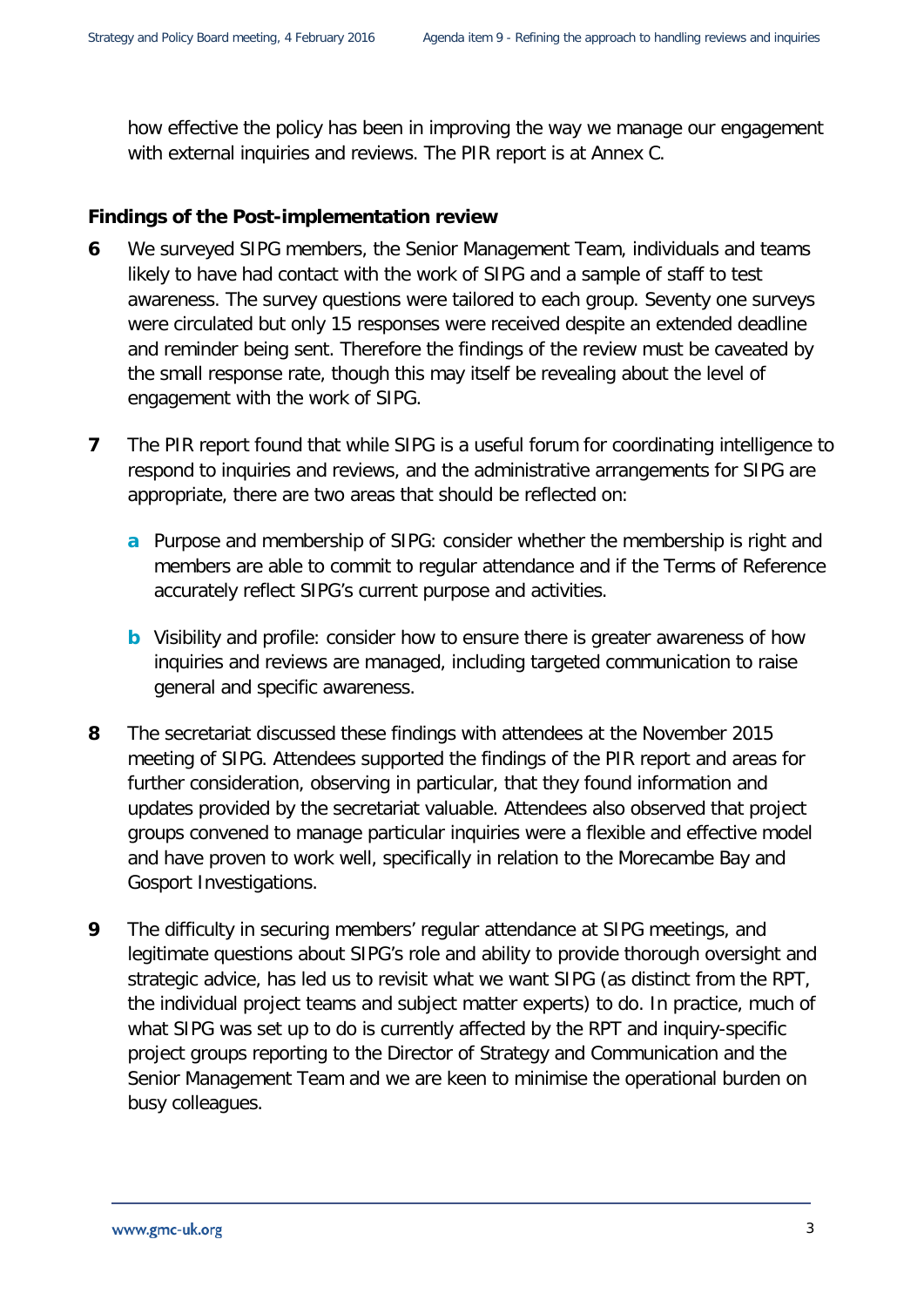#### **Next steps**

- **10** In considering next steps, we have taken account of our Significant Event Review into the CMA report which implicitly endorsed our centralised management of reviews and inquiries and recommended that awareness of our arrangements be promoted around the organisation.
- **11** In response to the suggestions of the PIR, conversations with attendees at SIPG and observations and experience of the secretariat, however, we propose to make the following amendments to the structures for managing of inquiries and reviews.

#### Purpose and membership of SIPG

- **12** We are proposing a different format for SIPG which would allow for more efficient use of members' time and improve engagement with subject matter experts, while still achieving the overall purpose set out in the Terms of Reference and continuing to deliver the information giving element the membership find useful. We also aim to remove from the Terms of Reference activities which are, in practice, undertaken elsewhere.
- **13** SIPG meetings (as distinct from inquiry specific project team meetings) have not been well attended and have imparted limited value beyond the secretariat sharing and requesting updates, which could be achieved in other ways, for example by circulation. Therefore, we will maintain the existence of SIPG virtually, providing regular updates not less than quarterly and seeking input as required for the coordination and support of inquiries and reviews. This group will change its name to the Inquiries Oversight Group.
- **14** Specific Inquiry project groups, through which we manage individual inquiries at a day to day level, have worked well and will continue to meet regularly in person according to the demands of the particular inquiry. These groups will be convened with the advice of the Oversight Group. This does not preclude the Oversight Group from meeting in person where the need arises, for example in response to a major inquiry or review (for example, the Francis Inquiry).
- **15** The Regulation Policy Team will continue to hold the secretariat function for the oversight group and Inquiry project groups. The Terms of Reference for SIPG have been amended to reflect the split into two groups, at Annexes A and B. These were agreed by the Group in January 2016.

#### Visibility and profile

**16** From the findings of the PIR and the commentary in the CMA Significant Event Review, it is clear that there is work to do in raising the profile of our work with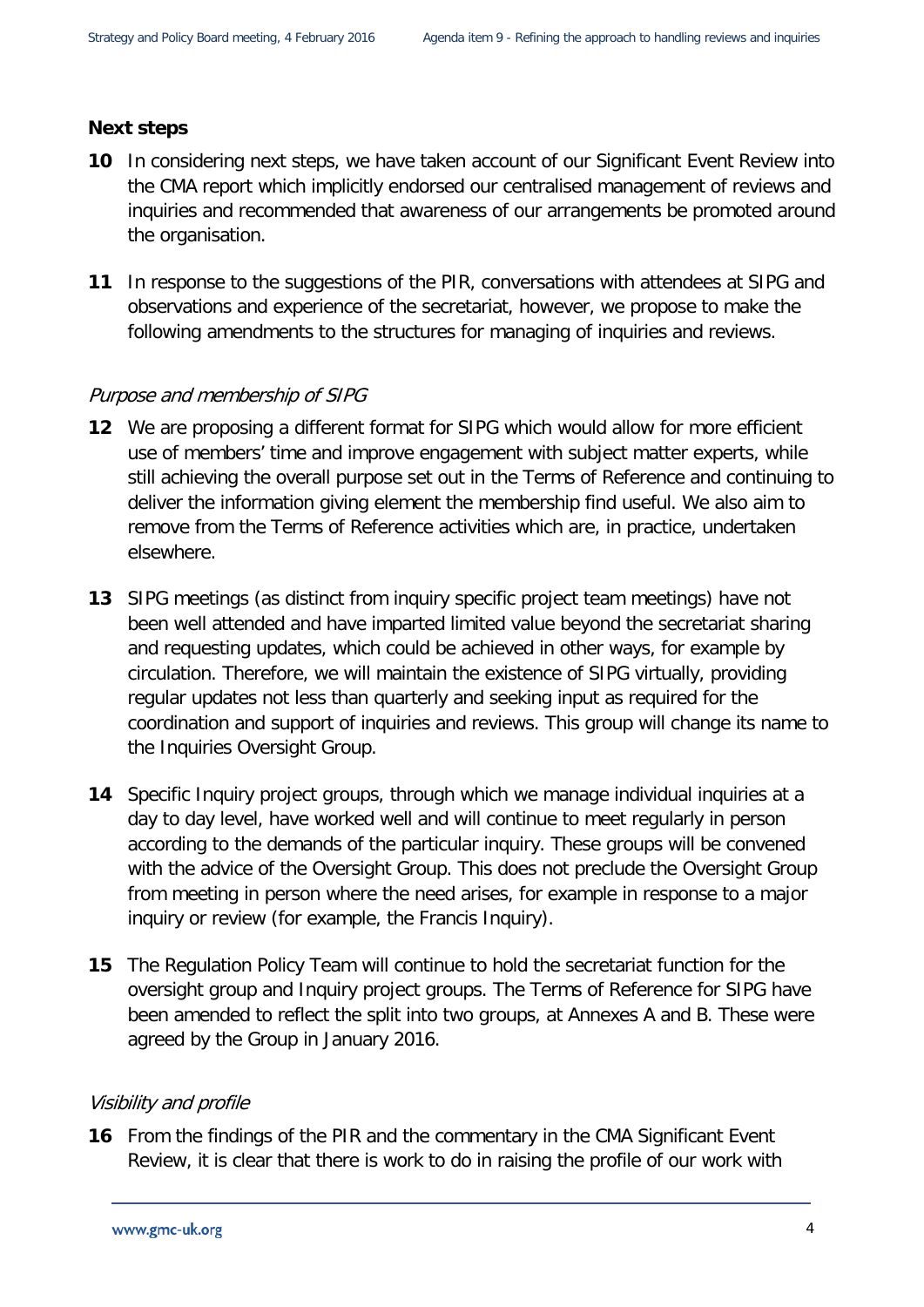inquiries and reviews. This matters because without proper co-ordination there is a risk that inquiries relevant to the GMC are not recognised sufficiently early and we are taken by surprise or that we take a silo-based and ad-hoc approach to engagement without acknowledging the corporate significance.

**17** To raise the profile of the policy and processes for handling inquiries and reviews, the Regulation Policy Team will work with the internal communications team to put in place an ongoing communications plan and related activity.

#### **Future reporting and review**

- **18** The Regulation Policy Team will continue to provide the secretariat for our coordination of all reviews and inquiries functions and report as necessary to the Director of Strategy and Communication on actions, emerging risks and issues requiring escalation to the Senior Management Team in accordance with the relevant Terms of Reference.
- **19** The Inquiry Oversight Group will continue to be accountable to the Strategy and Policy Board and report once a year. We will keep under review the effectiveness of the changes to the overarching arrangements and will report to the Board within two years.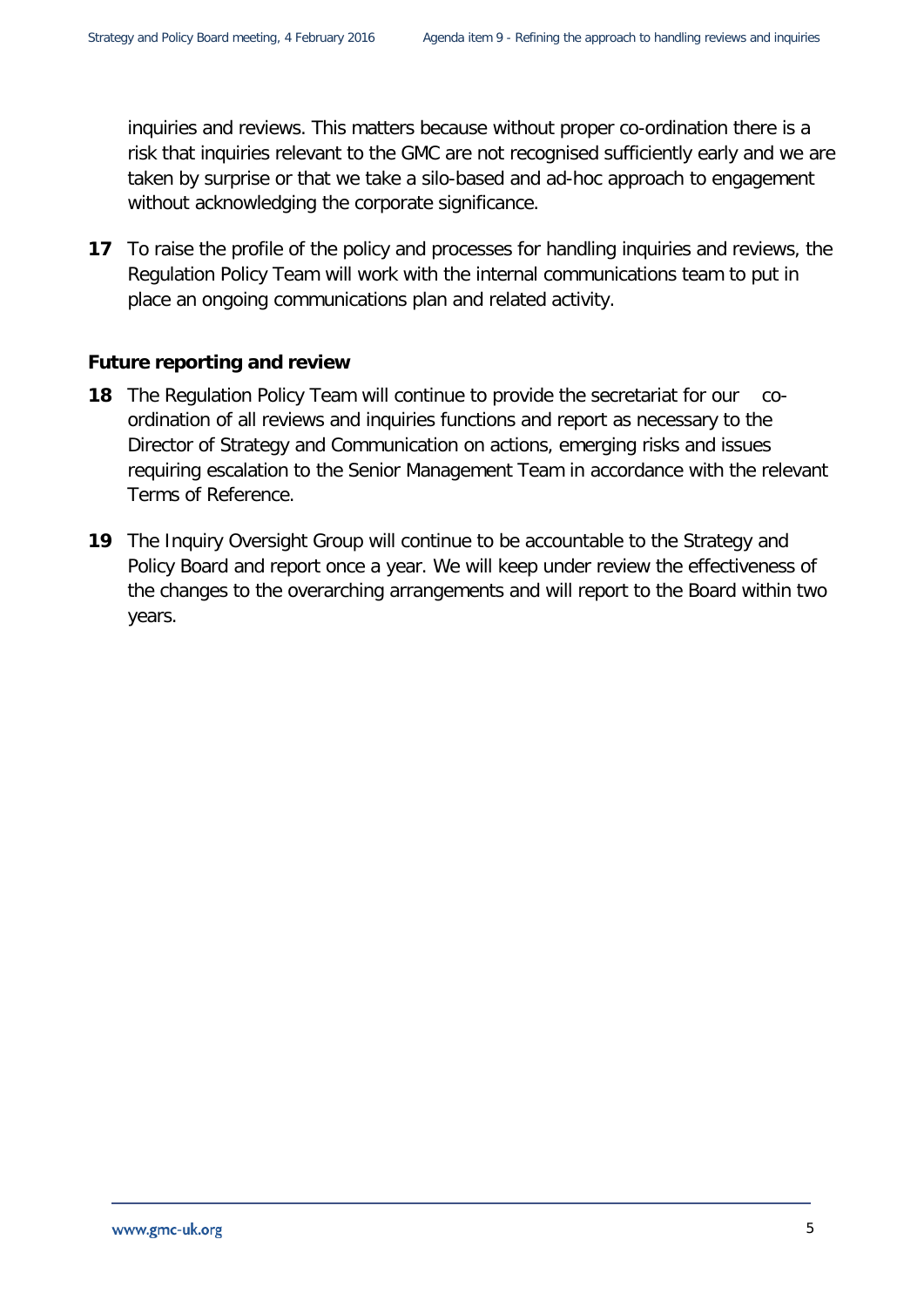#### **9 – Refining the approach to handling reviews and inquiries**



# **9 – Annex A**

## **Inquiries Oversight Group: Terms of Reference**

#### **Purpose**

- **1** The Inquiries Oversight Group monitors and oversees our interaction with public inquiries and other similar investigations and reviews, for example, investigations commissioned by Government agencies, and advises on the circumstances in which an Inquiry Project Group should be convened.
- **2** The following Inquiries, investigations and reviews will come under the purview of the Inquiries Oversight Group.
	- **a** Any:
		- **i** public inquiry conducted under statute
		- **ii** independent investigation, commissioned by Government agencies
		- **iii** review commissioned to further develop themes or findings from a public inquiry or independent investigation
		- **iv** other GMC commissioned reviews.

**Where** 

**v** It relates to the purpose and/or functions of the GMC

and

**vi** We have information that would contribute to a better understanding of the theme or issue under investigation (regardless of whether we've been invited to make a statement or participate)

and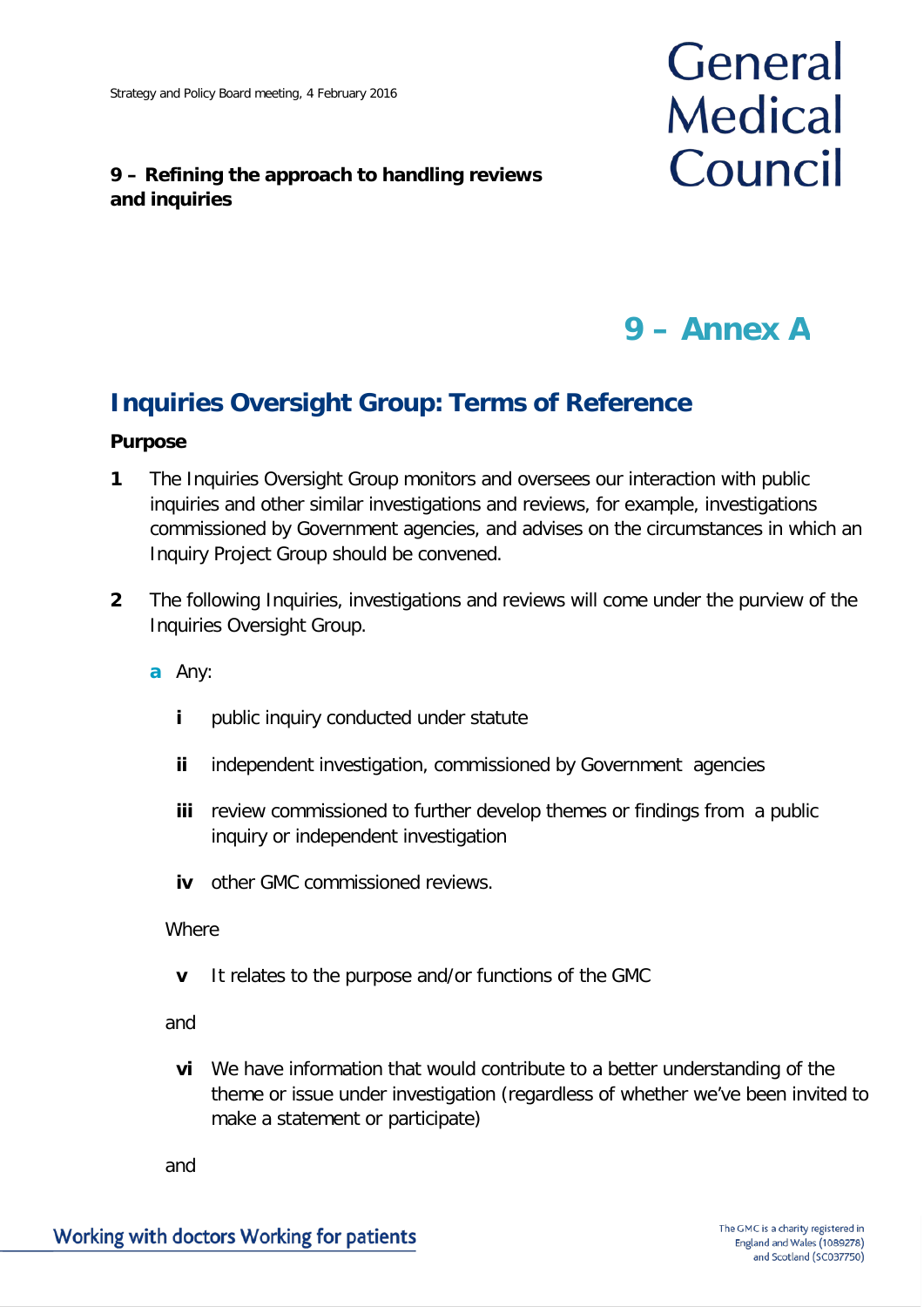**vii** Responding to the Inquiry would be in the public interest.

#### **Duties and activities**

- **3** Monitor and oversee the progress of emergent and active inquiries.
- **4** Members are responsible for:
	- **a** Drawing on local intelligence for their areas of expertise to identifying new inquiries for consideration by the group as appropriate.
	- **b** In their area of expertise raising the profile of the policy and processes for managing engagement with and response to inquiries, reviews and similar reports.
	- **c** Provide advice to the secretariat on when to convene and membership of inquiries project groups that relate to specific inquiries or reviews.
	- **d** As requested by the secretariat, provide support to the pool of subject matter experts established to support our inquiries work and keep under review resourcing arrangements in relation to inquiries, drawing attention of senior staff to any current or anticipated issues.
- **5** The Secretariat will provide quarterly updates on the progress of individual inquiries with specific regard to the following:
	- **a** Scope of inquiry (including a GMC-related risk rating).
	- **b** Latest inquiry developments (for example, emerging lines of enquiry).
	- **c** Preparation of evidence submissions/briefing documents.
	- **d** Our initial response to inquiry recommendations and periodic updates on our delivery against these.
	- **e** Assignment of risk ratings, necessary levels of activity and the establishment of any project plans, activities or risk logs not undertaken by an inquiry project group.

#### **Working arrangements**

- **6** The Group is chaired by a member of the Regulation Policy Team, and includes members drawn from each of the Directorates. Membership will also include representatives from the Legal and Media teams.
- **7** Secretariat support will be provided by the Regulation Policy Team.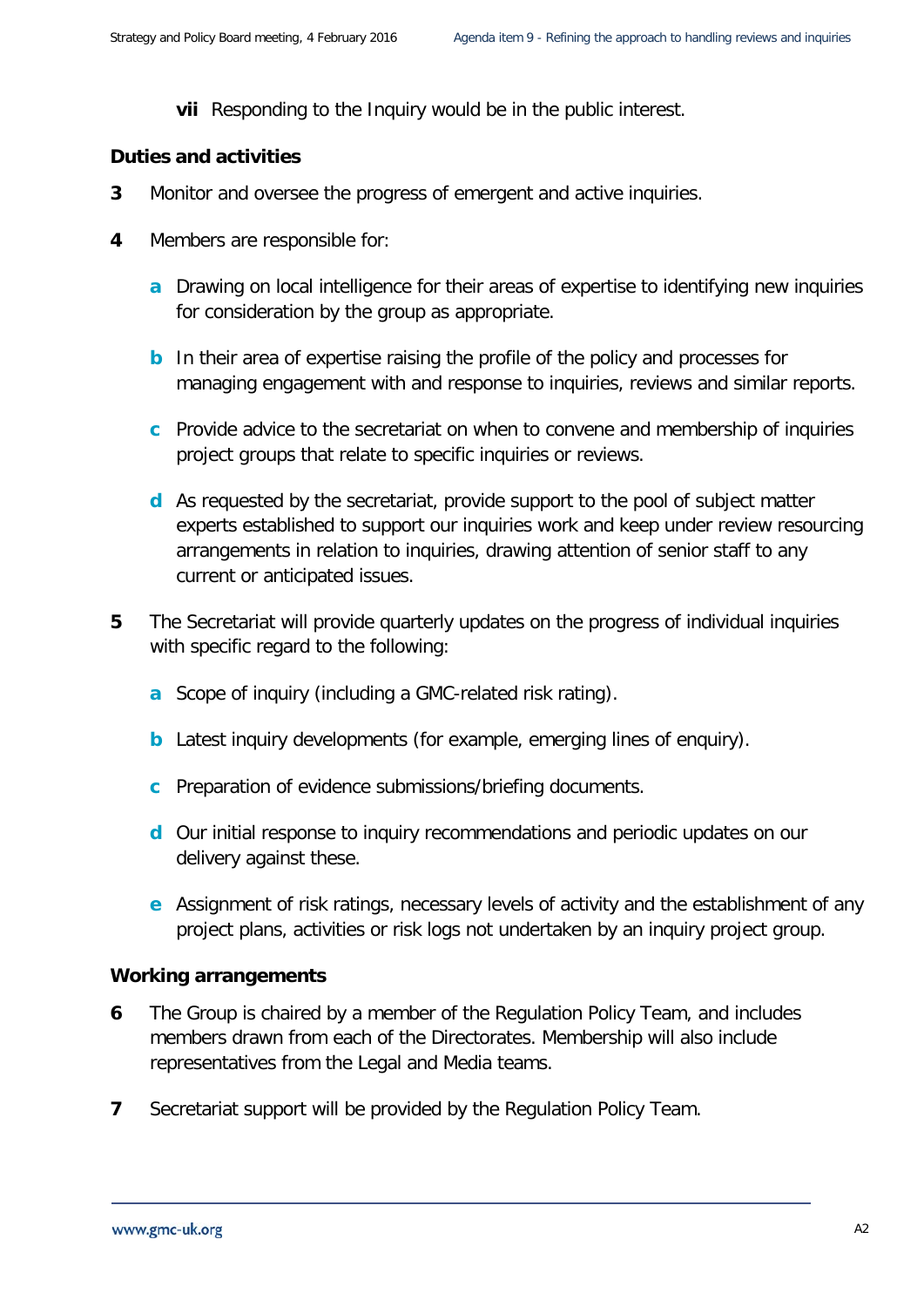- **8** The Group will meet in virtual form every quarter, receiving updates from the secretariat, which will include lessons learned, and be invited to provide comment and advice as required.
- **9** Meetings will be convened on occasion in response to the circumstances surrounding our engagement with Inquiries and reviews at the time (e.g. volume of work, profile or risk). If a particularly high risk or operationally demanding inquiry arises, it may be necessary to convene meetings on a more regular schedule. The Regulation Policy Team will provide the secretariat for co-ordination of all reviews and inquiries functions and report as necessary to the Director of Strategy and Communication on actions, emerging risks, themes and issues requiring escalation to the Senior Management Team.
- **10** The Inquiries Oversight Group will report to the Strategy and Policy Board once a year on activity in relation to reviews and inquiries.
- **11** Updates on activities may also be provided to the Performance and Resources Board as required in the event of particular inquiries imposing significant and unexpected resource demands.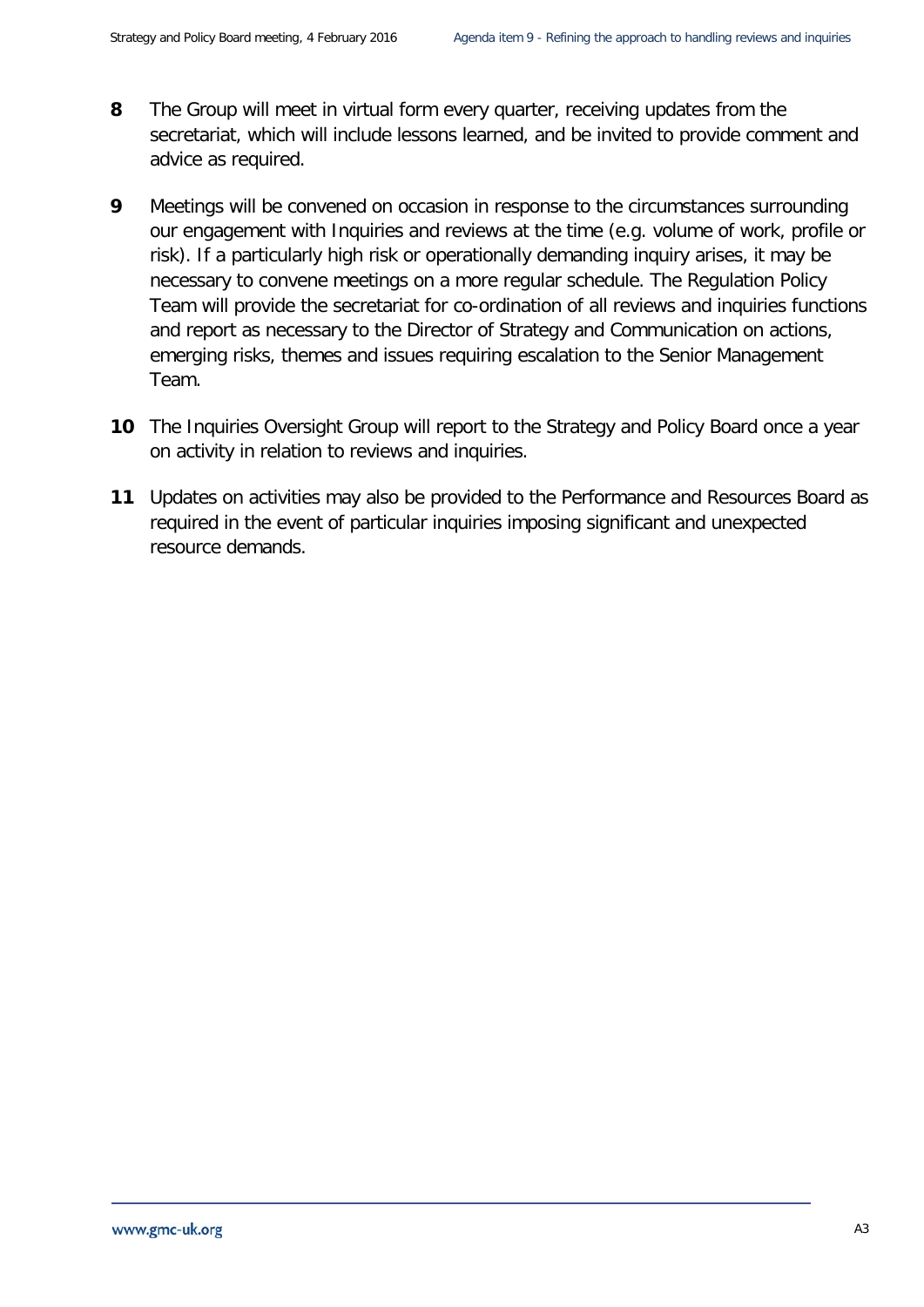#### **9 – Refining the approach to handling reviews and inquiries**

# General **Medical** Council

# **9 – Annex B**

## **Inquiries Project Group: Terms of Reference**

#### **Purpose**

**1** An Inquiries Project Group is convened to oversee the strategic and practical management of our engagement and response to public inquiries and other similar investigations and reviews, for example, investigations commissioned by Government agencies.

#### **Duties and activities**

- **2** Provide strategic and practical management of our interaction with a specified inquiry or review. Including but not limited to:
	- **a** Determining the necessary levels of activity required to respond appropriately and robustly.
	- **b** Overseeing the establishment of project plans related to inquiries and reviews and maintain activity and risk logs, identifying and undertaking mitigating action where required.
	- **c** Reviewing and approving evidence briefs and organisational responses for all inquiries and reviews.
	- **d** Reviewing our response to inquiry recommendations and periodic updates on our delivery against these.
- **3** Oversee and support the pool of subject matter experts required to support our work related to the specific inquiry and keep under review resourcing arrangements, drawing attention of senior staff to any current or anticipated issues.
- **4** Oversee and provide advice on internal and external communications strategies related to the inquiry or review.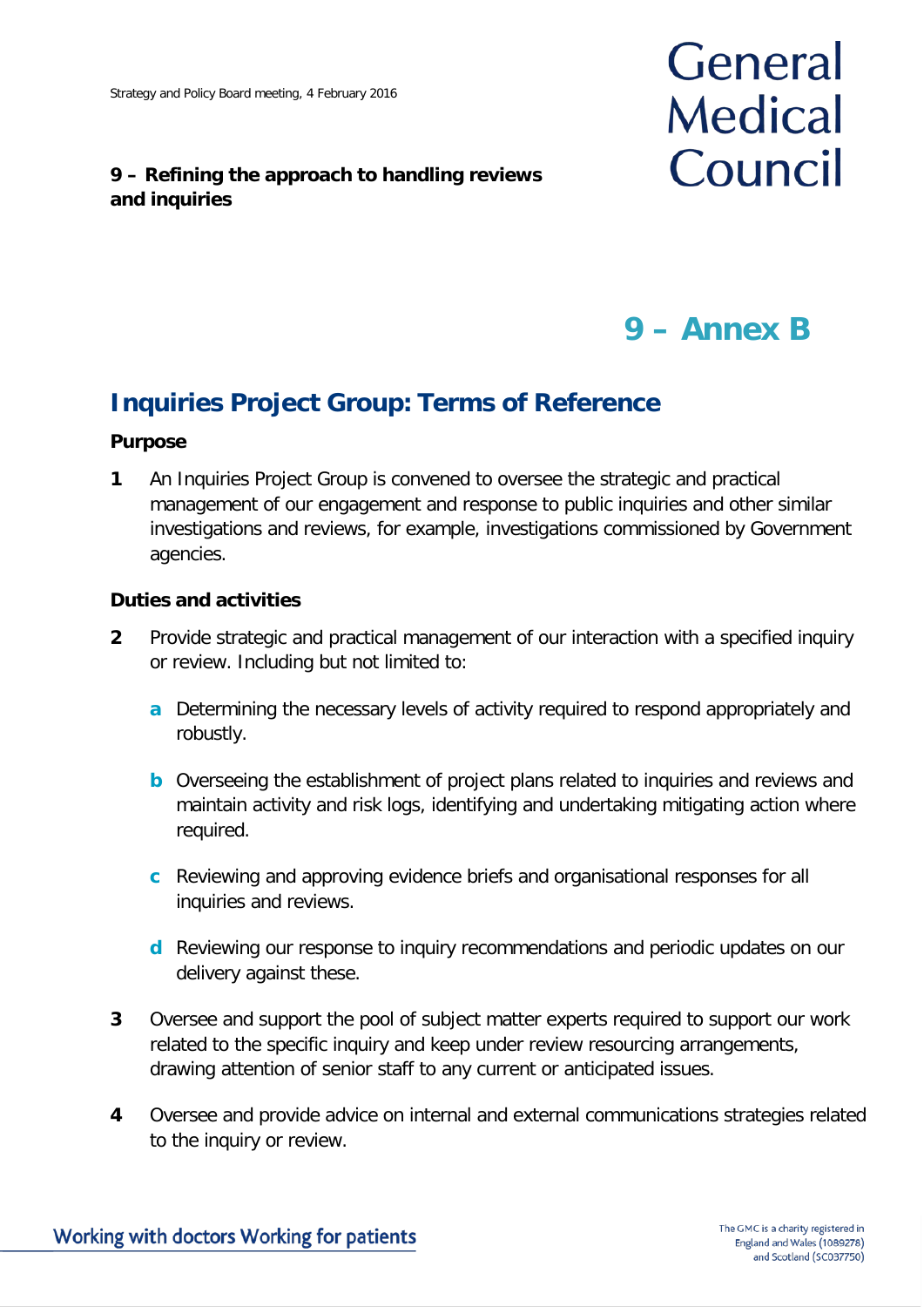**5** Identify lessons learned from individual inquiries and our handling of inquiries generally so that appropriate action(s) can be taken.

#### **Working arrangements**

- **6** An Inquiry Project Group will be convened, with the advice of the Inquiries Oversight Group when the inquiry review could be:
	- **a** High profile or an anticipated risk of significant organisational exposure.
	- **b** Significant and/or sustained cross-directorate coordination.
	- **c** An anticipated high volume of work or operational impact.
- **7** The Group is chaired by a member of the Regulation Policy Team, and includes subject matter experts drawn from each of the Directorates as appropriate to the terms of reference of the inquiry or review. Membership will also include representatives from the Legal and Media teams. The Inquiry Oversight Group will provide advice on membership and any additional support as necessary.
- **8** Secretariat support will be provided by the Regulation Policy Team. The Secretariat will be responsible for providing quarterly updates to the Inquiries Oversight group, which will include lessons learned when appropriate, and seeking the involvement or advice of the inquiries oversight group as requested by the Inquiry Project Group.
- **9** The Group will determine the frequency of meetings depending on the demands of our interaction with the inquiry or review.
- **10** The Group reports directly on actions and risks to the Director of Strategy and Communication who will consider when it is necessary to escalate issues and decisions to Directors, the Chief Operating Officer and the Chief Executive, and will keep them regularly updated.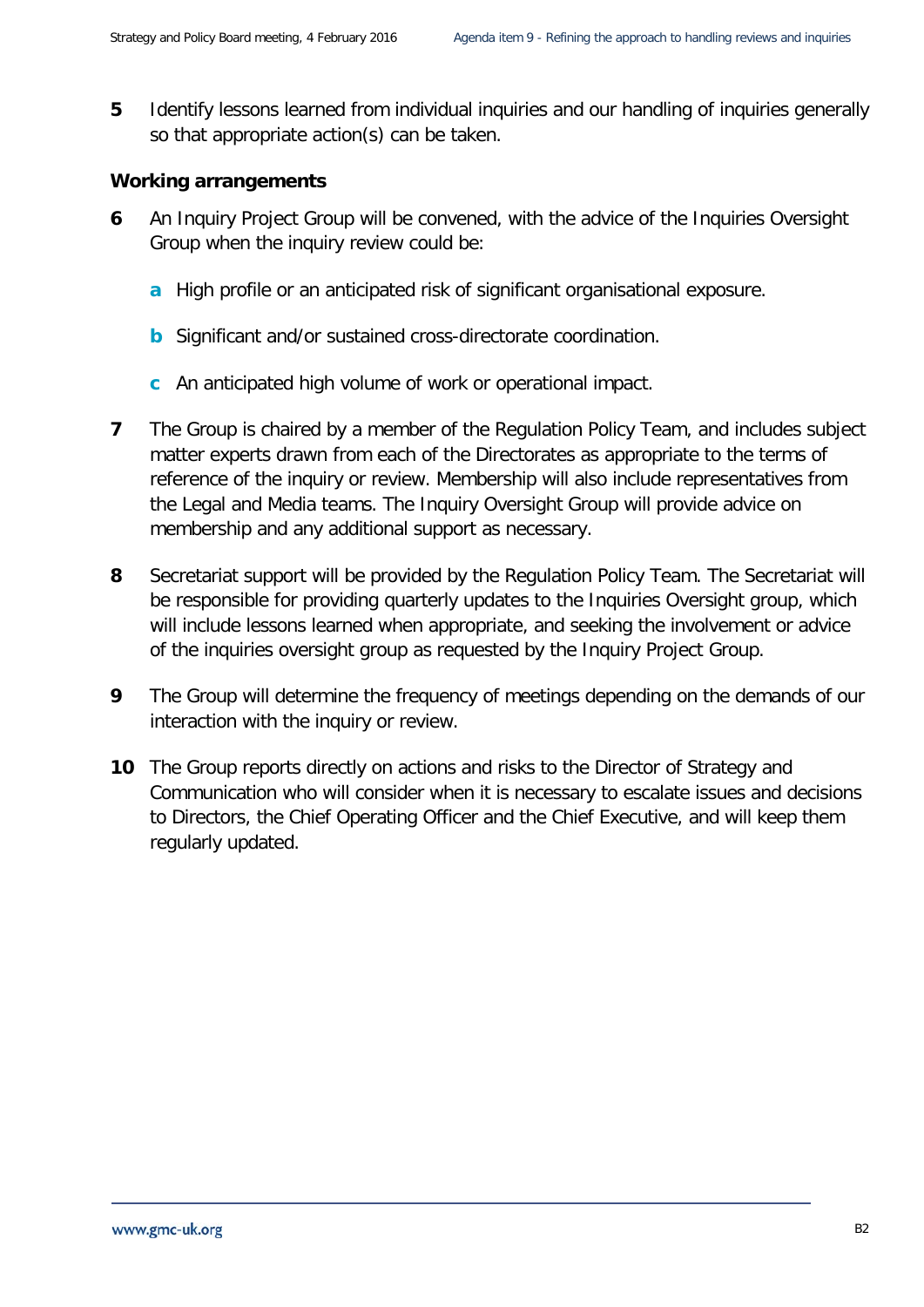#### **9 – Refining the approach to handling reviews and inquiries**



# **9 – Annex C**

# **Post implementation review – Standing Inquiries Project Group**

## **Introduction**

#### **Background**

- **1** The Standing Inquiries Project Group was established just over 12 months ago. The Group's terms of reference describe SIPG as an advisory group, established to oversee the strategic and practical management of the GMC's monitoring of and interaction with public inquiries and other similar investigations and reviews.
- **2** SIPG is coordinated by the Secretariat from the Regulation Policy Team (RPT), chaired by the Assistant Director Regulation Policy and attended by colleagues from across the business with each directorate represented and representatives from the Legal and Media teams. It reports directly to the Director Strategy and Communication and provides an annual report to the Strategy and Policy Board (SPB).
- **3** To support its first report to SPB, the Secretariat considered it timely to undertake a review to take stock of how SIPG is perceived to have worked over the last 12 months and its effectiveness. There was also interest to seek views and ideas for further development.

#### **Approach**

- **4** The approach adopted was the completion of a self-assessment survey by SIPG members, the Senior Management Team, Engaged Teams (ie staff who were likely to have been involved in reviews through requests for information from their area of operation) and a sample of wider staff across the organisation to test general awareness of the existence and work of the Group.
- **5** The survey was tailored for each group but collectively covered:
	- the level of knowledge, understanding and engagement with the SIPG role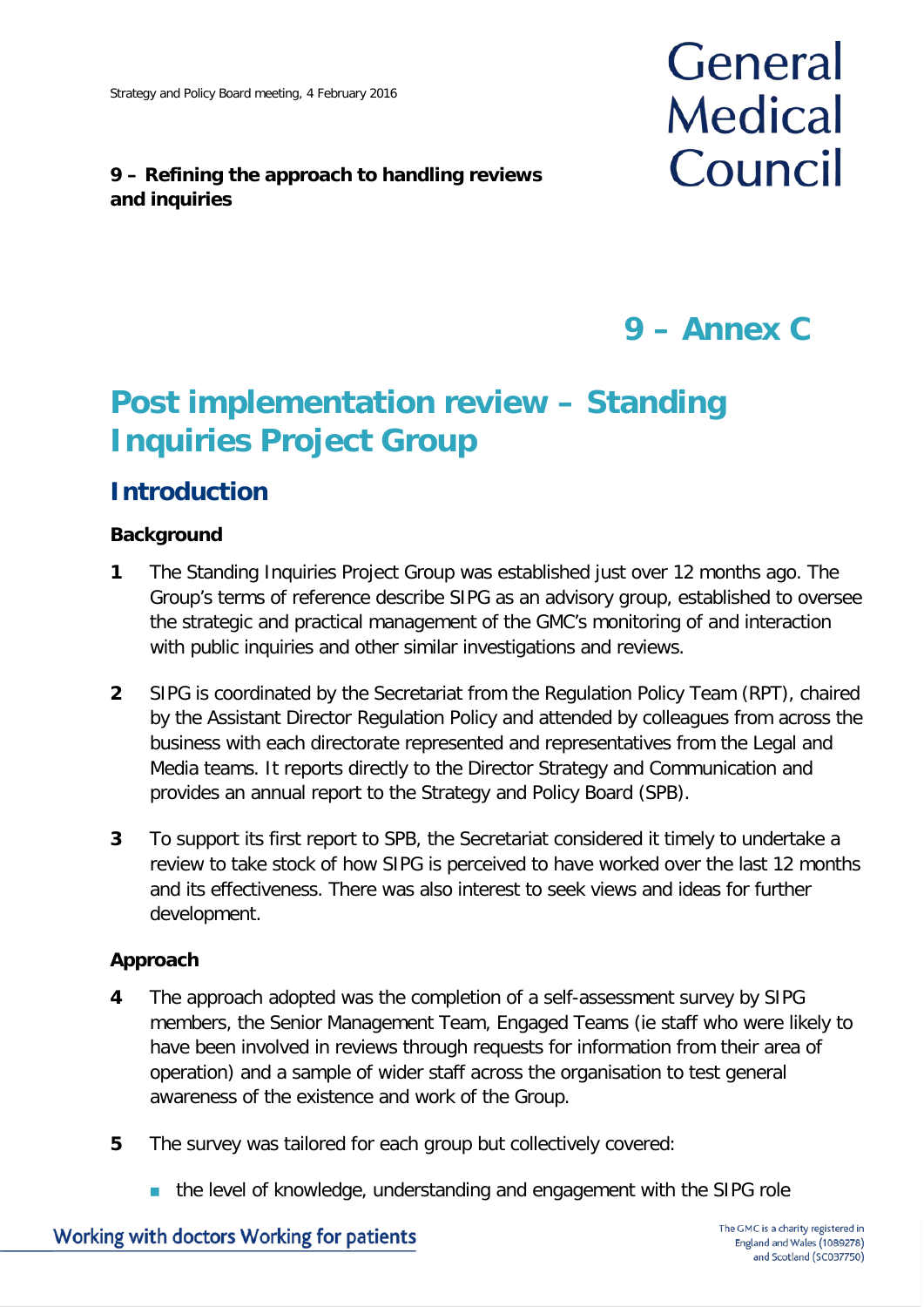- **the effectiveness of the Secretariat co-ordination and support**
- **the usefulness of the tools developed to support SIPG members when undertaking** a review
- whether lessons could be learnt for future working.
- **6** A review of SIPG supporting documentation was also undertaken to assess the extent to which the Group can carry out its management and oversight responsibilities.

### **Overall summary**

- **7** Seventy one surveys were circulated and 15 responses were received. The comments in the report are therefore caveated by the small pool from which to draw conclusions.
- **8** There are two emerging key findings:
	- **SIPG** is a useful forum for co-ordinating intelligence to respond to inquiries and reviews
	- Wider organisational knowledge and understanding of SIPG is limited
	- **Administrative arrangements and co-ordination of reviews allows SIPG to carry out** an appropriate management and oversight role.

## **Potential considerations going forward**

- **9** There is nothing in the findings to date to suggest that the Group has not fulfilled its purpose over the last 12 months. However, it may wish to reflect further on whether:
	- **i** it has the right visibility and profile across the organisation to allow it to fulfil its purpose most effectively
	- **targeted communications may be helpful in raising general awareness periodically** but reflective of a more 'need to know' basis
	- $\blacksquare$  it has the right membership and members can commit to regular attendance
	- to review the terms of reference to ensure they still reflective of the Group's purpose and activities.

## **Detailed findings**

#### **Analysis of returns**

**10** Fifteen out of 71 surveys were returned for analysis. This is a disappointing return rate and was not improved by extending the deadline and distributing a reminder to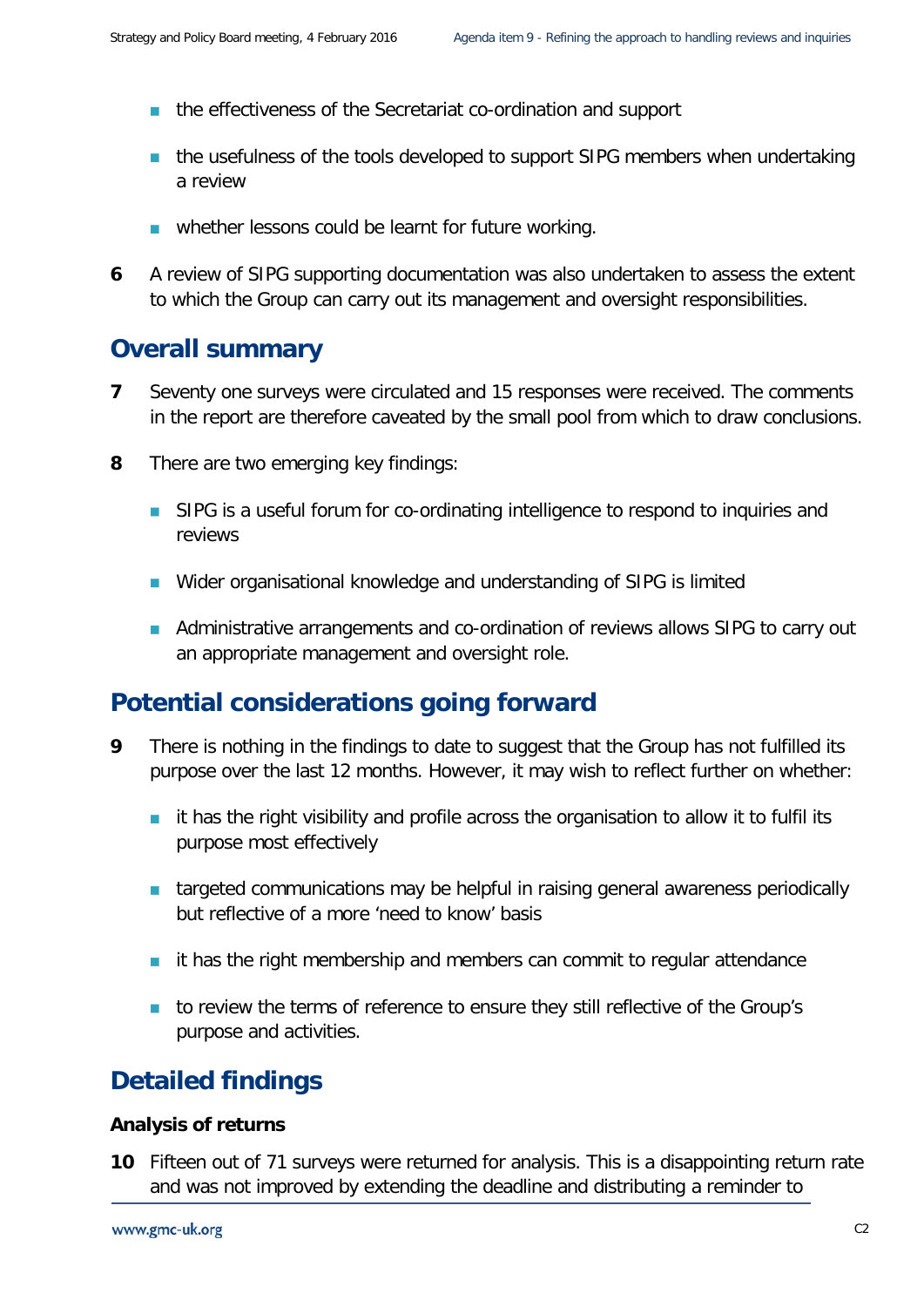colleagues. It is not clear why this is so, given the GMC's general track record of high response rates to surveys. Possibly it could be attributed to for example, timing and volume of work generally for colleagues, or to the level of knowledge, importance and value placed on SIPG but there is no clear evidence to support a view one way or the other.

|                   | <b>Number of</b> | <b>Number of</b> | <b>Response rate</b> |
|-------------------|------------------|------------------|----------------------|
|                   | surveys sent out | surveys returned |                      |
| SIPG members      | 10               |                  | 20%                  |
| Wider staff group | 41               | 10               | 25%                  |
| Engaged teams     | 13               |                  | 7%                   |
| Senior Management |                  |                  | 29%                  |
| team              |                  |                  |                      |
| <b>Total</b>      |                  | 15               | 21%                  |

**11** The table below summarises the response return rate.

#### **SIPG members**

- **12** From the two responses, both are confident in their understanding of SIPG's terms of reference. One respondent agrees that SIPG membership is appropriate for its role and the second respondent is neutral. Similarly one respondent agrees that the Group's activities are clearly stated in the terms of reference and the second respondent is neutral. Both are neutral on whether SIPG has appropriate visibility and understanding a SMT level and whether the resources available to support its activities are appropriate.
- **13** Neither of the respondents had been closely involved in a review and therefore did not indicate experience of using the supporting tools. One commented that after completing the survey they were wondering if they were the most appropriate person to be involved but were happy to remain as a conduit.

#### **Wider staff group**

**14** The majority of the 10 respondents were not aware of SIPG or its purpose. They also indicated that they did know where to look on the intranet for information about the Group or who to contact about an inquiry or review.

#### **Engaged team**

**15** The only respondent indicated that instructions from the RPT were clear when information was sought for a review, they understood how they could be useful to an inquiry/review and that SIPG was a useful mechanism for co-ordinating work of this type. They were neutral on the timescales given for providing information to RPT and did not agree that they were appropriately supported when information requirements were requested.